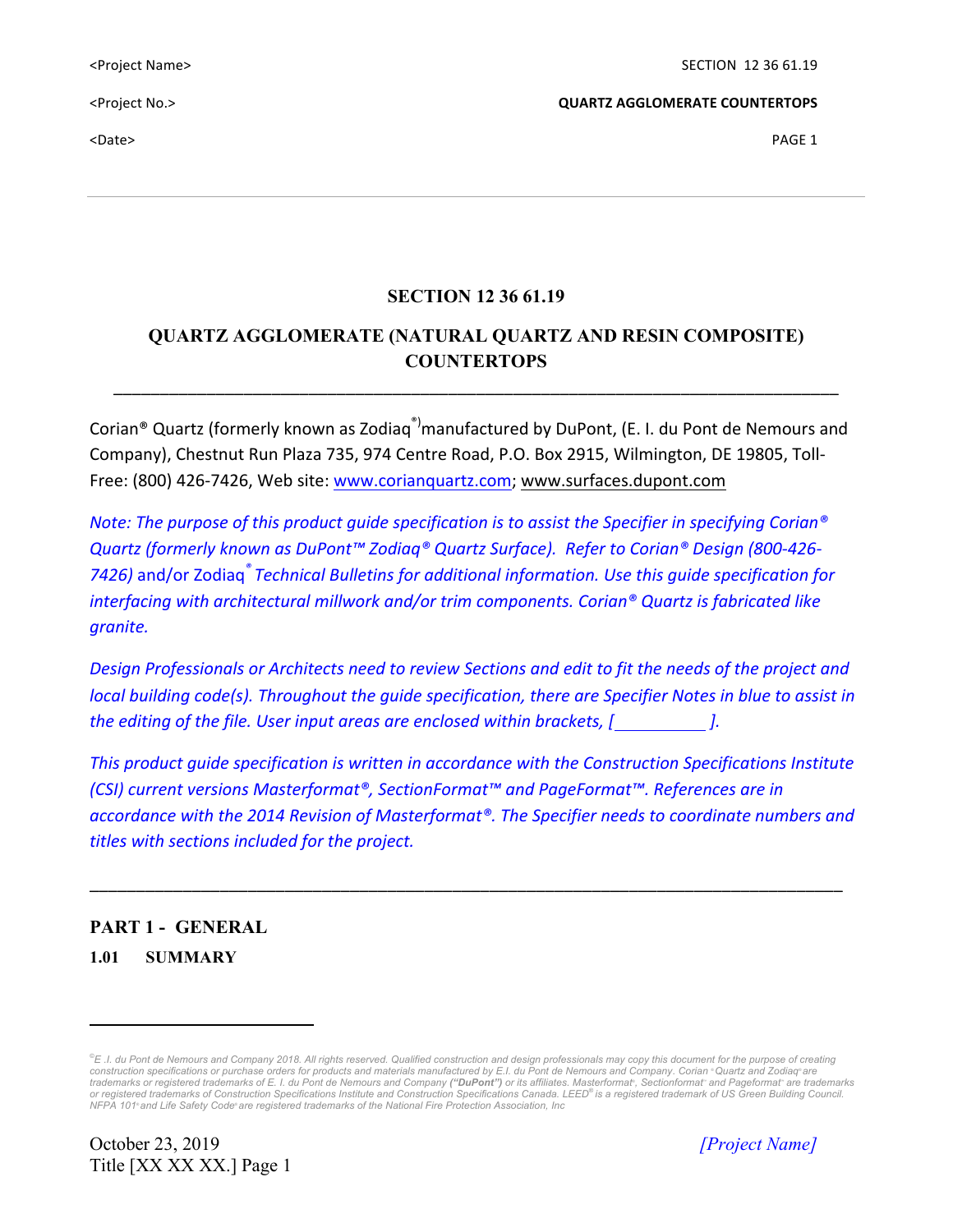A. Drawings and general provisions of the Contract, including General and Supplementary Conditions and Division 01 Specification Sections, apply to this Section.

## **1.02 THIS SECTION INCLUDES, BUT IS NOT LIMITED TO, THE FOLLOWING HORIZONTAL AND TRIM QUARTZ SURFACING PRODUCT TYPES:**

- 1. Countertops
- 2. Countertops with integrated sinks and lavatory bowls
- 3. Countertops with undermount sinks and lavatory bowls
- 4. Countertops with drop-in sinks and lavatory bowls
- 5. Reception areas
- 6. Nurses stations
- 7. Vanity tops
- 8. Tabletops
- 9. Bar tops
- 10. Cold cafeteria surfaces
- 11. Hot cafeteria surfaces
- $12. \quad [$
- 13. Other interior counter or surfacing applications as shown on drawings

### **1.03 RELATED REQUIREMENTS**

- A. Section 01 81 13 Sustainable Design Requirements for additional LEED requirements
- B. Section 06 10 00 Rough Carpentry
- C. Section 06 61 13 Simulated Stone Fabrications
- D. Section 06 61 16 Solid Surfacing Fabrications
- E. Section 07 92 00 Joint Sealants
- F. Section 11 42 16 Food Preparation Surfaces
- G. Section 12 30 00 Casework
- H. Section 12 36 61 Simulated Stone Countertops
- I. Section 12 36 61.16 Solid Surfacing Countertops
- J. Section 12 36 61.19 Quartz Agglomerate Countertops
- K. Section 22 00 00 Plumbing
- L. Section 26 27 26 Wiring Devices

## **1.04 REFERENCES**

- A. CSA B45/IAPMO ANSI Z124 (previously ANSI Z124.6 Plastic Sinks).
	- 1. CSA B45/IAPMO ANSI Z124 Section 5.7.1.3 Point Impact tests.
- B. ASTM C170 Standard Test Method for Compressive Strength of Dimension Stone.
- C. ASTM C370 Standard Test Method for Moisture Expansion of Fired Whiteware Products.
- D. ASTM C373 Standard Test Method for Water Absorption, Bulk Density, Apparent Porosity, and Apparent Specific Gravity of Fired Whiteware Products, Ceramic Tiles, and Glass Tiles.
- E. ASTM C501 Standard Test Method for Relative Resistance to Wear of Unglazed Ceramic Tile by the Taber Abraser.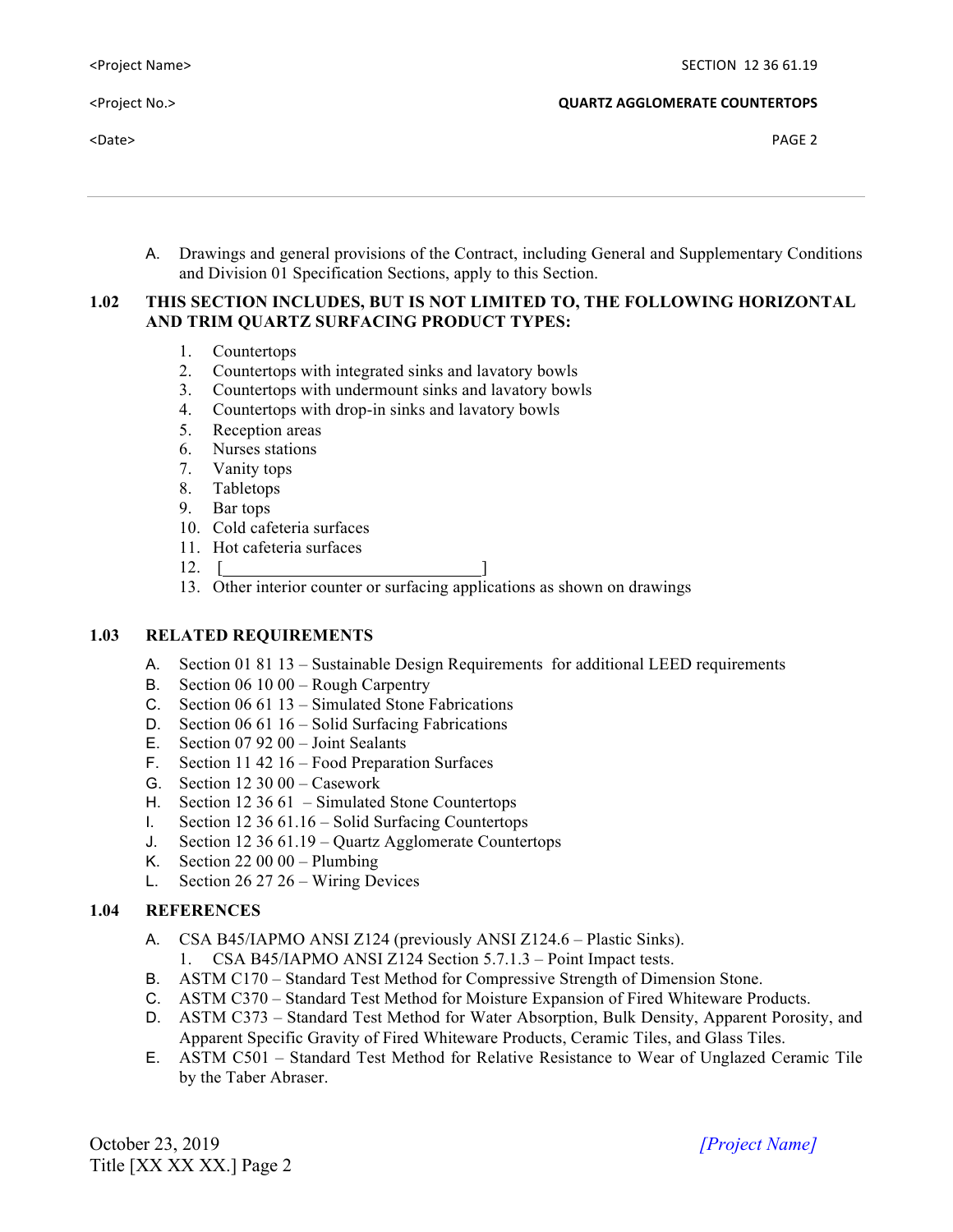|  | <project name=""></project> |  |
|--|-----------------------------|--|
|  |                             |  |

 $\blacktriangle$  PAGE 3  $\blacktriangleright$ 

- F. ASTM C1026 Standard Test Method for Measuring the Resistance of Ceramic Tile to Freeze-Thaw Cycling.
- G. ASTM C1028 Standard Test Method for Determining the Static Coefficient of Friction of Ceramic Tile and Other Like Surfaces by the Horizontal Dynamometer Pull-Meter Method.
- H. ASTM D570 Standard Test Method for Water Absorption of Plastics.
- I. ASTM D696 Standard Test Method for Coefficient of Linear Thermal Expansion of Plastics Between -30°C and 30°C with a Vitreous Silica Dilatometer.
- J. ASTM D790 Standard Test Methods for Flexural Properties of Unreinforced and Reinforced Plastics and Electrical Insulating Materials.
- K. ASTM D792 Standard Test Methods for Density and Specific Gravity (Relative Density) of Plastics by Displacement.
- L. ASTM E84 Standard Test Method for Surface Burning Characteristics of Building Materials.
- M. ASTM G21 Standard Practice for Determining Resistance of Synthetic Polymeric Materials to Fungi.
- N. ASTM G22 Standard Practice for Determining Resistance of Plastics to Bacteria.
- O. CSA B45.5-11/IAPMO Z124-2011 Plastic Plumbing Fixtures.
- P. NEMA LD 3 High Pressure Decorative Laminates.
	- 1. NEMA LD 3-3.3 Light Resistance.
	- 2. NEMA LD 3-3.5 Boiling Water Resistance.
	- 3. NEMA LD 3-3.6 High Temperature Resistance.
	- 4. NEMA LD 3-3.8 Ball Impact Resistance.
- Q. NFPA (National Fire Protection Association) NFPA 101®, Life Safety Code®.
- R. NFPA 255 Standard Method of Test of Surface Burning Characteristics of Building Materials.
- S. ISO (International Organization for Standardization) ISO 14001 Environmental Management Systems.
- T. UL (Underwriters Laboratories) UL 723 Standard Test Method for Surface Burning Characteristics of Building Materials.
- U. ULC (Underwriters Laboratories of Canada) ULC/CAN-S102 Standard Method of Test for Surface Burning Characteristics of Building Materials and Assemblies.
- V. NSF (NSF International) NSF/ANSI Standard 51 Food Equipment Materials.
- W. New York City Construction Codes, Office of Technical Certification and Research, MEA (Materials and Equipment Acceptance), http://www1.nyc.gov/.
- X. UL Environment/GREENGUARD UL 2818 Standard for Chemical Emissions for Building Materials, Finishes and Furnishings, Section 7.1.
- Y. UL Environment/GREENGUARD UL 2818 Gold Standard for Chemical Emissions for Building Materials, Finishes and Furnishings, Section 7.1 and 7.2.
- Z. UL 2824 GREENGUARD Certification Program, Method For Measuring Microbial Resistance From Various Sources Using Static Environmental Chambers.
- AA. SCAQMD (South Coast Air Quality Management District) VOC (Volatile Organic Content) Rule 1168 for Adhesive and Sealant Applications
- BB. Star-K Kosher Certification (www.star-k.org).

## **1.05 SUBMITTALS**

A. Submit product data for each type of product indicated.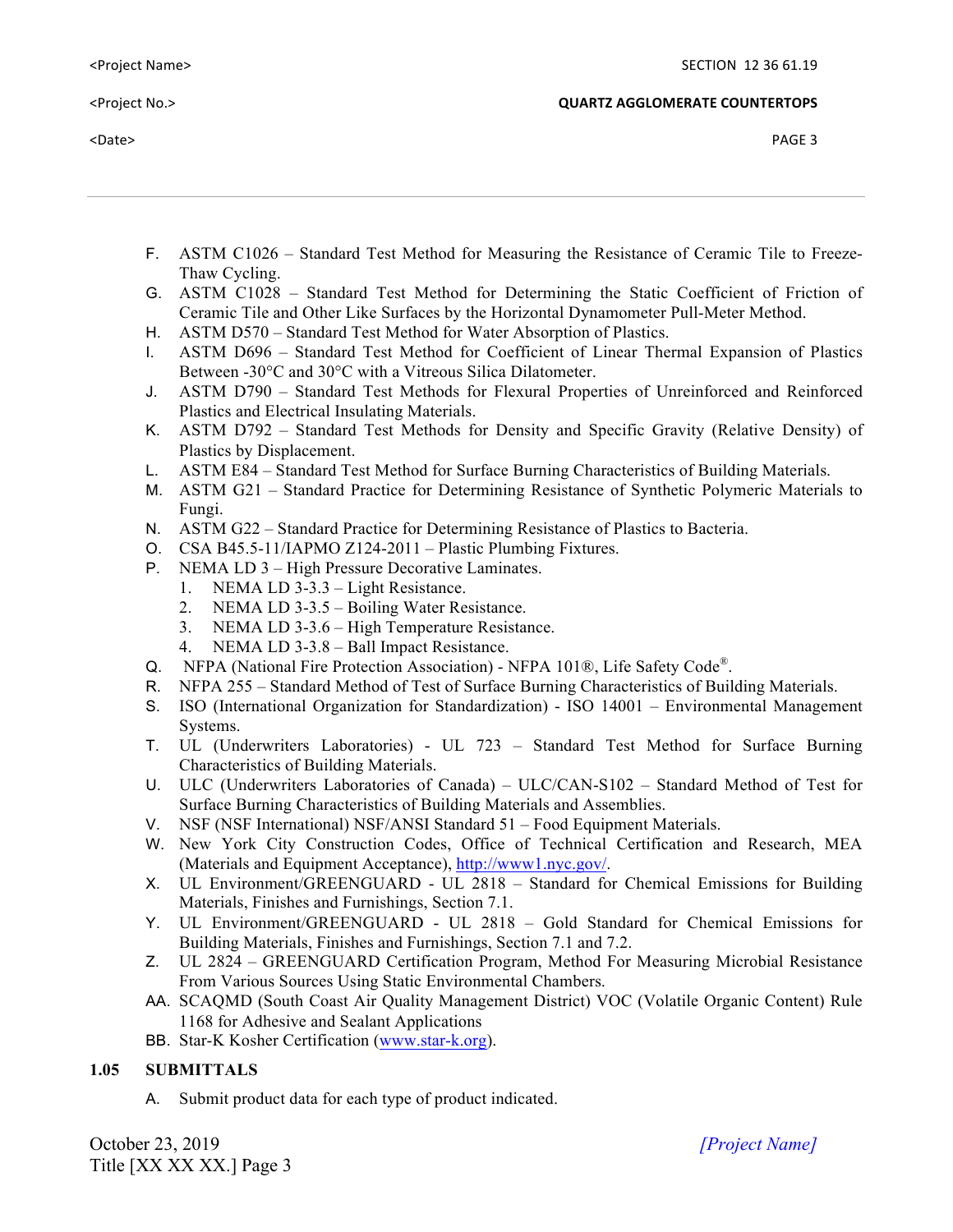- 1. Submit manufacturer's product data on material characteristics, performance properties, fabrication instructions, installation instructions and maintenance instructions.
- B. Shop drawings:
	- 1. Show location of each item; provide complete detailed and dimensioned plans and elevations, large-scale details, attachment devices and other components.
		- a. Show the following:
			- 1) Full-size details, edge details, attachments, etc.
			- 2) Locations and sizes of furring, blocking, including concealed blocking and reinforcement specified in other Sections.
			- 3) Fabrication details for brackets.
			- 4) Locations and sizes of cutouts and holes for plumbing fixtures, faucets, soap dispensers, waste receptacle and other items installed in quartz surface.
			- 5) Locations and sizes of cutouts for sink installation and lavatory installation.
			- 6) Type of sealant.
			- 7) Type of adhesive.<br>8) Seam locations.
			- Seam locations.
- C. Samples:
	- 1. For each type of product indicated:
		- a. Submit minimum 2-inch-by-2-inch sample in specified color. For viewing pattern or veining, submit minimum 4-inch-by-4-inch samples.
		- b. Cut sample and seam together for representation of seaming techniques.
		- c. Indicate full range of color and pattern variation.
		- d. Approved samples will be retained as a standard for work.
- D. Product data:
	- 1. Indicate product description, fabrication information and compliance with specified performance requirements.
- E. Sustainable Design Reporting:
	- 1. Provide documentation from manufacturer of the amounts of pre-consumer and/or postconsumer recycled content for products.
	- 2. Provide documentation from manufacturer showing manufacturing locations for products manufactured and sourced within 500 miles of project site.
	- 3. Provide documentation from manufacturer that products meet or exceed emissions guidelines for volatile organic compounds (VOCs).
	- 4. Provide documentation from manufacturer indicating that adhesives and sealants applied on project site meet or exceed emissions guidelines for volatile organic compounds (VOCs) and comply with SCAQMD Rule #1168.
- F. LEED Submittals:
	- 1. LEED® 2009, Credits MR Credit 4 Recycled Content.
		- a. Provide documentation for cost of products having recycled content indicating percentages by weight of post-consumer plus 1/2 of pre-consumer content.
	- 2. LEED<sup>®</sup> 2009, Credits MR Credit  $5 -$  Regional Materials.
		- a. Provide documentation showing manufacturing locations and origins of materials for products manufactured and sourced within 500 miles of project location. The point of manufacture is place of final assembly of components. Provide documentation for cost of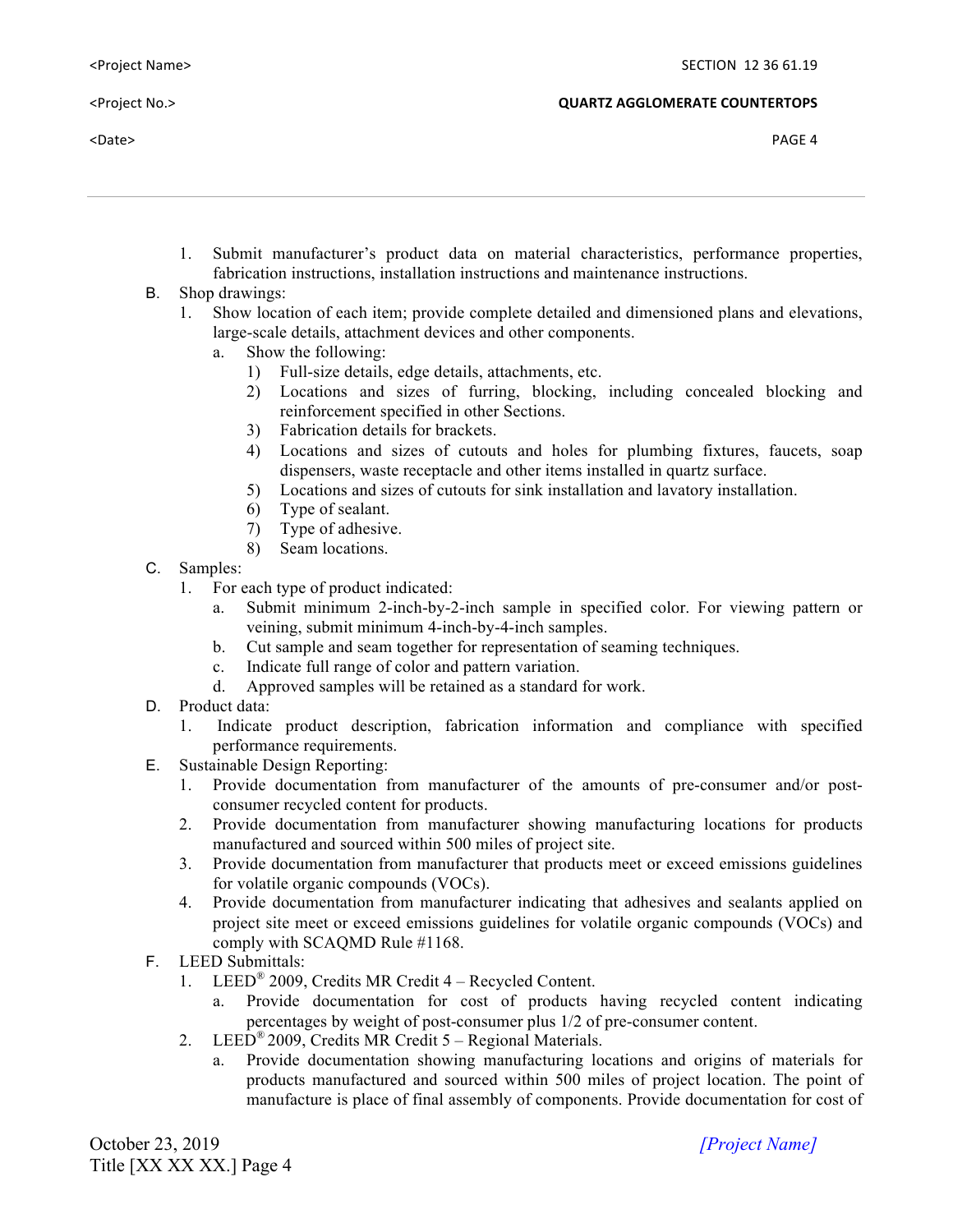$\blacktriangle$  PAGE 5  $\blacktriangleright$  PAGE 5

<Project No.> **QUARTZ AGGLOMERATE COUNTERTOPS**

materials or products that have been extracted, harvested or recovered and regionally manufactured within 500 miles of the project site.

- 3. LEED® 2009, Credits MR Credit 4.1– Low-Emitting Materials Adhesives and Sealants,
	- a. Provide documentation from manufacturers indicating that adhesives and sealants applied on project site meet or exceed emissions guidelines for volatile organic compounds (VOCs) and comply with SCAQMD Rule #1168.
- 4. LEED® NC v4, EQ: Indoor Environmental Quality, EQ Credit: Low-Emitting Materials.
	- Provide documentation from manufacturers that products meet or exceed emissions guidelines for volatile organic compounds (VOCs).
	- b. Provide documentation from manufacturers that adhesives and sealants meet or exceed emissions guidelines for volatile organic compounds (VOCs) and comply with SCAQMD Rule #1168.
- 5. LEED® NC v4, MR Credit: Building Product Disclosure and Optimization Material Ingredients.
	- a. Option 1. Material Ingredient Reporting.
		- 1) Provide manufacturer's HPD (Health Product Declaration).
- 6. LEED® NC v4, MR Credit: Building Product Disclosure and Optimization Sourcing of Raw **Materials** 
	- a. Option 1. Raw Material Source and Extraction Reporting.
		- 1) Provide manufacturer's CSR (Corporate Sustainability Report)
	- b. Option 2. Leadership Extraction Practices.
		- 1) Provide documentation from manufacturer of the amounts of pre-consumer and post-consumer recycled content for products specified.
- 7. LEED® NC v4, MR Credit: Building Product Disclosure and Optimization.
	- a. Option 1. Environmental Product Declaration (EPD)
		- 1) Provide manufacturer's EPD (Environmental Product Declaration)
- G. Fabricator/installer qualifications:
	- 1. Provide copy of certification number.
- H. Certificates: Certify that products meet or exceed requirements.
	- 1. UL Environment– GREENGUARD and GREENGUARD Gold, current low emitting VOC certification of quartz surface and solid surface products.
	- 2. UL Environment– GREENGUARD and GREENGUARD Gold, current low emitting VOC certification for manufacturer's recommended adhesive and/or sealant.
	- 3. UL Environment Mold Resistance Certification in accordance with UL 2824.
- I. Fire test response characteristics:
	- 1. United States Provide Class A surface burning characteristics as determined by testing products per UL 723 (ASTM E 84, NFPA 255) or another testing and inspecting agency acceptable to authorities having jurisdiction.
		- a. Flame Spread Index: 25 or less.
		- b. Smoke Developed Index: 450 or less.
	- 2. Canada Provide with surface burning characteristics as determined by testing products by UL Canada per ULC S102 or another testing and inspecting agency acceptable to authorities having jurisdiction.
- J. Maintenance data: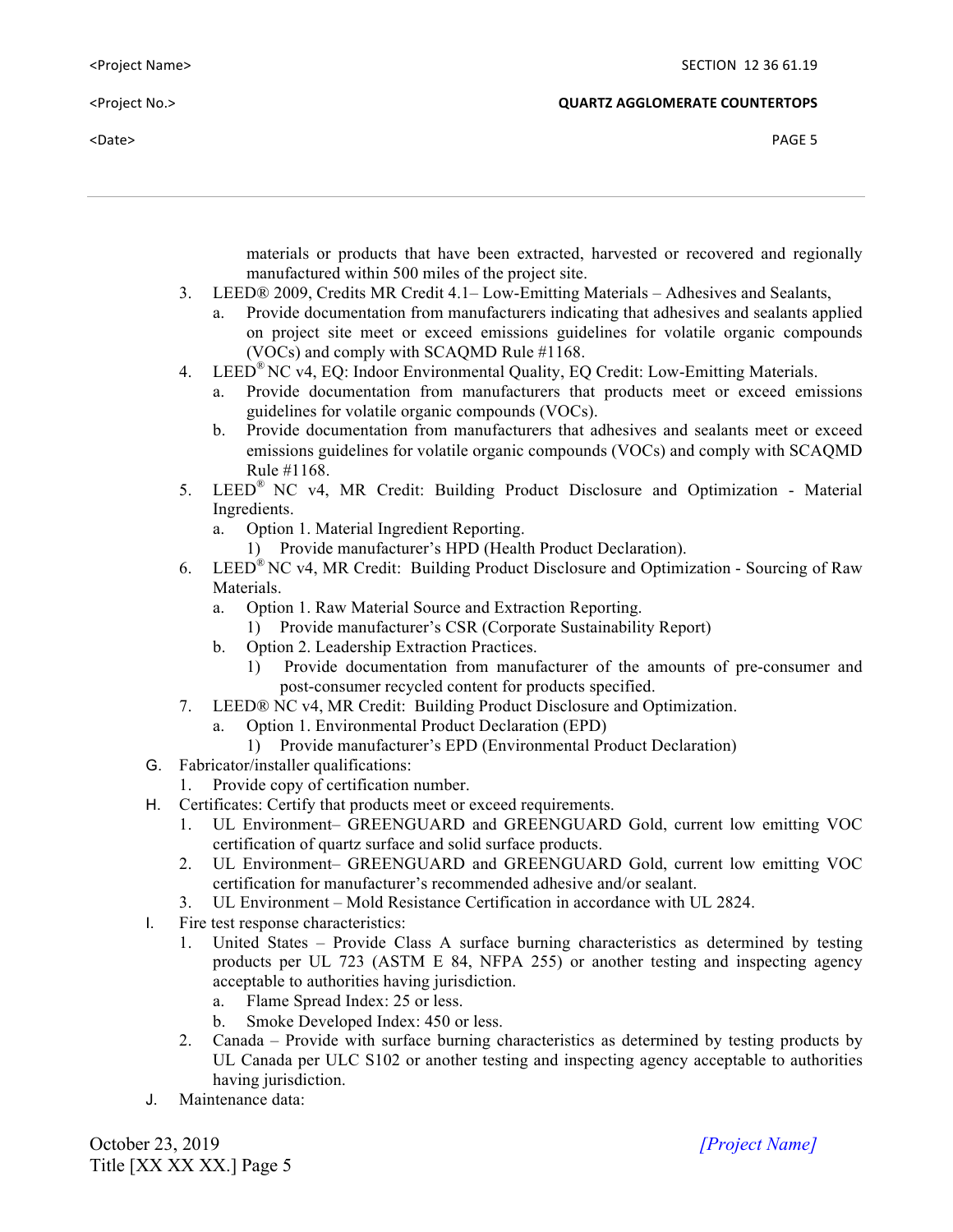- 1. Submit manufacturer's care and maintenance data.
- 2. Include in project closeout documents.

## **1.06 QUALITY ASSURANCE**

- A. Qualifications:
	- a. Shop employs skilled workers who custom fabricate products similar to those required for this project and whose products have a record of successful in-service performance.
- B. Fabricator/installer qualifications:
	- 1. Work of this section shall be by a certified fabricator/installer, certified in writing by the manufacturer or designated representative.
- C. Allowable tolerances:
	- 1. Variation in component size:  $\pm 1/8$  inch (3 mm) over a 10 foot length.
	- 2. Location of openings:  $\pm 1/8$  inch (3 mm) from indicated location.
	- 3. Minimum of 1/16 inch and a maximum of 1/8 inch (3 mm) clearance between quartz surfaces and each wall.
- D. Coordination drawings:
	- 1. Shall be prepared indicating:
		- a. Plumbing work.
		- b. Electrical work.
		- c. Miscellaneous steel for the general work.
		- d. Indicate location of all walls (rated and non-rated), blocking locations and recessed wall items, etc.
	- 2. Content:
		- a. Project-specific information, drawn accurately to scale.
		- b. Do not base coordination drawings on reproductions of the contract documents or standard printed data.
		- c. Indicate dimensions shown on the contract drawings and make specific note of dimensions that appear to be in conflict with submitted equipment and minimum clearance requirements.
		- d. Provide alternate sketches to designer for resolution of such conflicts.
			- 1) Minor dimension changes and difficult installations will not be considered changes to the contract.
	- 3. Drawings shall:
		- Be produced in  $1/2$  inch scale for all fabricated items.
	- 4. Drawings must be complete and submitted to the architect within 60 days after award of contract for record only.
		- a. No review or approval will be forthcoming.
		- b. Coordination drawings are required for the benefit of contractor's fabricators/installers as an aid to coordination of their work to eliminate or reduce conflicts that may arise during the installation of their work.
- E. Job mock-up:
	- 1. Prior to fabrication of architectural millwork, erect sample unit to further verify selections made under sample submittals and to demonstrate the quality of materials and execution.
	- 2. Mock-up shall be [\_\_\_\_\_\_\_\_\_\_\_].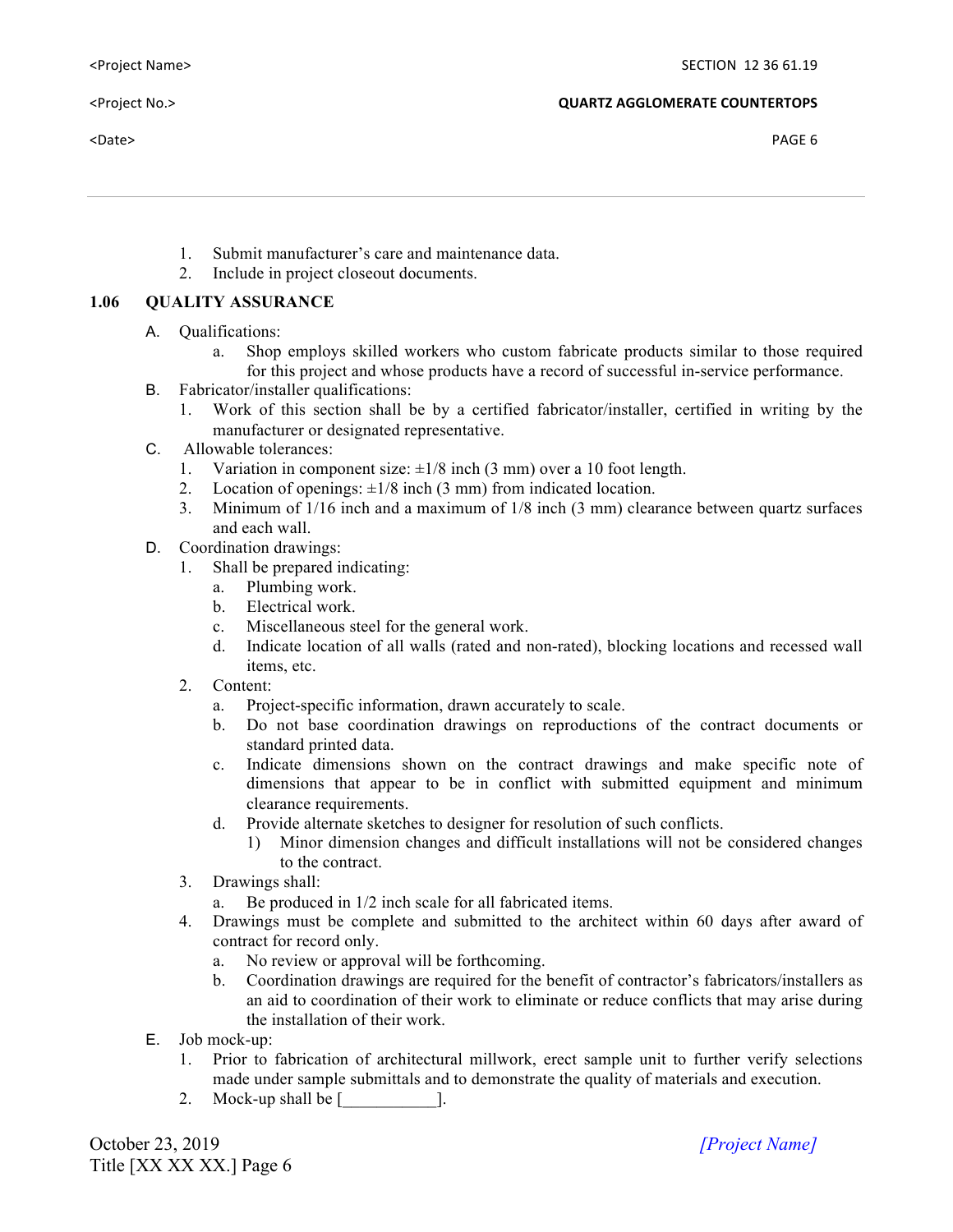- 3. Build the mock-up to comply with the contract documents and install in a location as directed by the architect.
- 4. Notify the architect two weeks in advance of the date of when the mock-up will be delivered.
- 5. Should mock-up not be approved, re-fabricate and reinstall until approval is secured.
- 6. Remove rejected units from project site.
- 7. Mock-up, once approved, may become a part of the project and serve as a standard for judging quality of all completed units of work.
- F. Pre-installation conference:
	- 1. Conduct conference at project site to comply with requirements in Division 1.

## **1.07 DELIVERY, STORAGE AND HANDLING**

- A. Deliver no components to project site until areas are ready for installation.
- B. Store components indoors in clean and dry area prior to installation.
- C. Handle materials to prevent damage to finished surfaces.
- D. Follow manufacturer's safe handling and storage recommendations.
- E. Provide protective coverings to prevent physical damage or staining following installation for duration of project.

## **1.08 WARRANTY**

- A. Provide manufacturer's 10-year warranty.
- B. Damage caused by physical or chemical abuse or damage from excessive heat will not be warranted.

## **1.09 MAINTENANCE**

A. Provide maintenance requirements as specified by the manufacturer.

## **PART 2 - PRODUCTS**

## **2.01 MANUFACTURERS**

- A. Contract Documents are based on products manufactured by DuPont (E. I. du Pont de Nemours and Company). Provide Corian® Quartz, formerly known as Zodiaq® (basis of design) subject to compliance with the requirements.
	- a. Address: Corian® Design, Corian® Quartz, Chestnut Run Plaza 735, 974 Centre Road, P.O. Box 2915, Wilmington, DE 19805.
	- b. Phone: (800) 426-7426.
	- c. Website: www.surfaces.dupont.com; www.corianquartz.com.
	- d. Subject to compliance with the requirements, provide the following product: quartz surface from Corian® Design (basis of design).
- B. Substitutions: Not permitted.

## **2.02 MATERIALS**

- A. Material:
	- 1. Corian<sup>®</sup> Quartz material composed of  $\sim$ 93 % natural quartz with pigments and resin.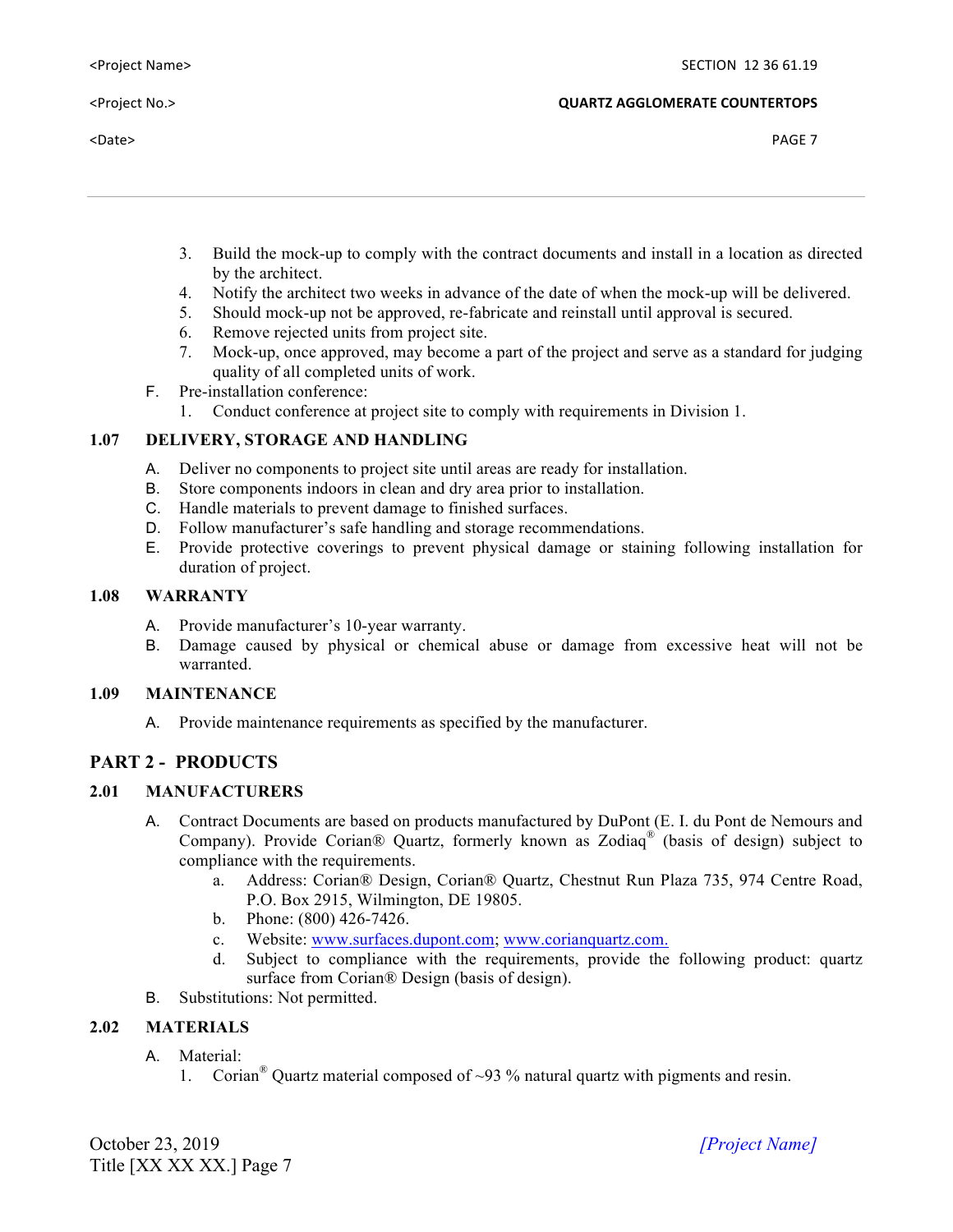- 2. Corian®Quartz Terra Collection product composed of pre-consumer and/or post-consumer glass, natural quartz, pigments and resin.
- 3. Material shall have minimum physical and performance properties as specified.
- B. Thickness:
	- 1. 2 cm (3/4 inch).
	- 2. 3 cm (1-1/8 inch).
- C. Edge treatment:
	- 1. Exposed Edge
		- a.  $\lceil \cdot \cdot \rceil$
		- b.  $\lceil$   $\rceil$
		- c.  $\lceil$
		- d. As indicated.
	- 2. Appliance Edge.
		- a. Finished.
			- b. Not Finished.
- D. Seam width:

1. 1/16 inch nominal unless otherwise specified.

- E. Sink mounting:
	- 1. Integrated.
	- 2. Undermount.
	- 3. Drop in.
- F. Backsplash:
	- 1. Applied.
- G. Endsplash:
	- 1. Applied.

## H. Corian® Quartz Performance Properties (TYPICAL RESULTS):

| 1.  | Flexural Strength                                     | $> 5,300 \,\mathrm{psi}$           | ASTM D790                    |
|-----|-------------------------------------------------------|------------------------------------|------------------------------|
| 2.  | <b>Flexural Modulus</b>                               | 5.3–5.7 X 106 psi                  | ASTM D790                    |
| 3.  | Compression Strength (Dry)                            | 27,300 psi                         | ASTM C170                    |
| 4.  | Compression Strength (Wet)                            | 24,400 psi                         | ASTM C170                    |
| 5.  | Hardness                                              | 7                                  | Mohs Hardness Scale          |
| 6.  | Thermal Expansion                                     | $1.45$ x 10-5 meter/meter deg C    | ASTM D696                    |
| 7.  | Thermal Expansion                                     | $2.61 \times 10-5$ inch/inch deg F | ASTM D696                    |
| 8.  | Colorfastness                                         | Passes                             | NEMA LD 3-3.3                |
| 9.  | Gloss $(60^{\circ}$ Gardner)                          | $45 - 50$                          | ANSI Z124                    |
|     | 10. Wear and Cleanability                             | Passes                             | CSA B45.5-11/IAPMO Z124-2011 |
| 11. | <b>Stain Resistance</b>                               | Passes                             | CSA B45.5-11/IAPMO Z124-2011 |
|     | 12. Fungal Resistance                                 | No observed growth on product      | ASTM G 21                    |
|     | 13. Bacterial Resistance                              | No observed growth on product      | ASTM G 22                    |
|     | 14. High Temperature Resistance None to slight effect |                                    | NEMA LD 3-3.6                |
|     | a. Temperature, 356 deg F                             |                                    |                              |
| 15. | <b>Boiling Water Resistance</b>                       | None to slight effect              | NEMA LD 3-3.5                |
|     | 16. Freeze-Thaw Cycling                               | Unaffected                         | ASTM C1026                   |
|     | 17. Point Impact                                      | Passes                             | ANSI Z124.6.4.2              |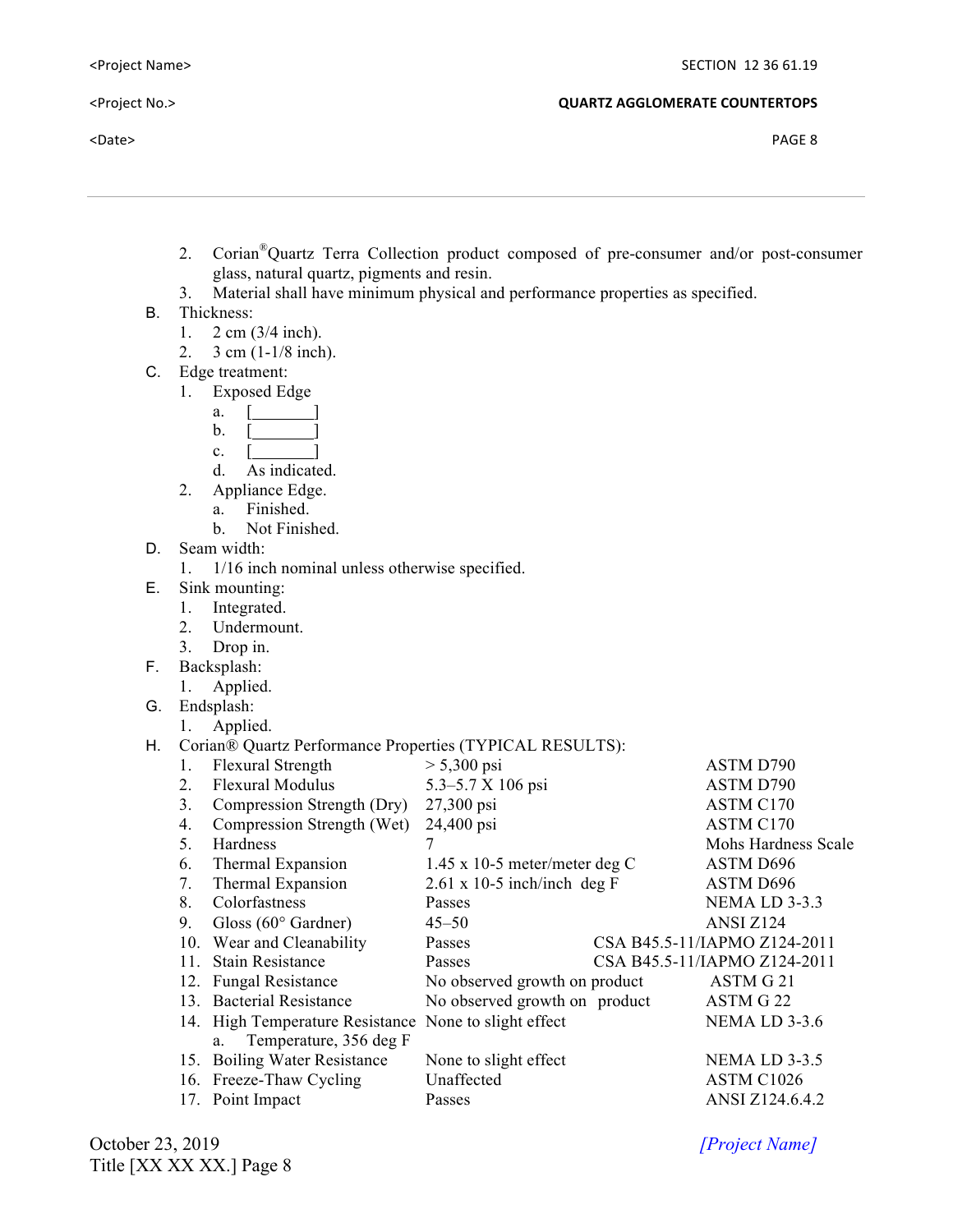|     | 18. Ball Impact Resistance                              | No failure at 164 inches                                          | <b>NEMA LD 3-3.8</b>                   |
|-----|---------------------------------------------------------|-------------------------------------------------------------------|----------------------------------------|
|     | Slabs, No fracture, $1/2$ lb. ball – 2cm and 3 cm<br>a. |                                                                   |                                        |
| 19. | <b>Static Coefficient of Friction</b>                   | $0.89$ (Dry), $0.61$ (Wet)                                        | ASTM C1028                             |
| 20. | <b>Abrasion Resistance</b>                              | 139                                                               | ASTM C501                              |
|     | 21. Density                                             | $2.4$ g/cm3                                                       | ASTM D792                              |
|     | 22. Water Absorption, Long-term                         | 0.12%                                                             | ASTM C373                              |
|     | 23. Water Absorption, Short                             | $< 0.04\%$                                                        | ASTM C373                              |
|     | 24. Moisture Expansion                                  | $< 0.01\%$ average                                                | ASTM C370                              |
|     | 25. Flammability                                        | Class A, all colors                                               | NFPA 101 <sup>®</sup> Life Safety Code |
|     | 26. Flame Spread Index                                  | FSI 0 for 3 cm                                                    | UL 723                                 |
|     | 27. Flame Spread Index                                  | $FSI \leq 5$ for 2 cm                                             | UL 723                                 |
|     | 28. Smoke Developed Index                               | $SDI \leq 40$ for 3 cm                                            | UL 723                                 |
|     | 29. Smoke Developed Index                               | $SDI \le 75$ for 2 cm                                             | UL 723                                 |
|     | 30. Flame Spread Value                                  | $0$ for $3$ cm                                                    | CAN/ULC-S102                           |
|     | 31. Flame Spread Value                                  | 5 for 2 cm                                                        | CAN/ULC-S102                           |
|     | 32. Smoke Developed Value                               | $10$ for $3$ cm                                                   | CAN/ULC-S102                           |
|     | 33. Smoke Developed Value                               | 50 for 2 cm                                                       | CAN/ULC S102                           |
|     | 34. Nominal Thickness                                   | 2 cm and 3 cm                                                     |                                        |
|     |                                                         | 35. Nominal Weight per square foot for 2cm thickness is 10 pounds |                                        |

36. Nominal Weight per square foot for 3cm thickness is 15 pounds

- I. CORIAN<sup>®</sup> QUARTZ (ZODIAQ<sup>®</sup>) CERTIFICATIONS and APPROVALS:
	- 1. New York City Material Equipment Acceptance Number for DuPont™ Zodiaq® is 431-00-M.
	- 2. NSF/ANSI Standard 51, Listed by NSF.
	- 3. UL Environment/GREENGUARD Certified.
	- 4. UL Environment/GREENGUARD Gold Certified.
	- 5. UL 2824 Mold Resistant.
	- 6. Kosher, Listed by Star-K.

## **2.03 ACCESSORY PRODUCTS**

- A. Mounting Adhesives:
	- 1. 100 percent Silicone Sealant.
- B. Seam Adhesive:
	- 1. Corian® Joint Adhesive to create color-coordinated seam.
- C. Sink/bowl mounting hardware:
	- 1. Manufacturer's approved sink setters, bowl clips and fasteners for attachment of undermount sinks/bowls.

## **2.04 FABRICATION**

- A. Fabricate components to greatest extent practical to sizes and shapes indicated, in accordance with approved shop drawings and manufacturer's printed instructions and technical bulletins.
- B. Form joints between components using manufacturer's standard joint adhesive.
	- a. Reinforce as required.
	- 2. Provide factory cutouts for plumbing fittings and bath accessories as indicated on the drawings.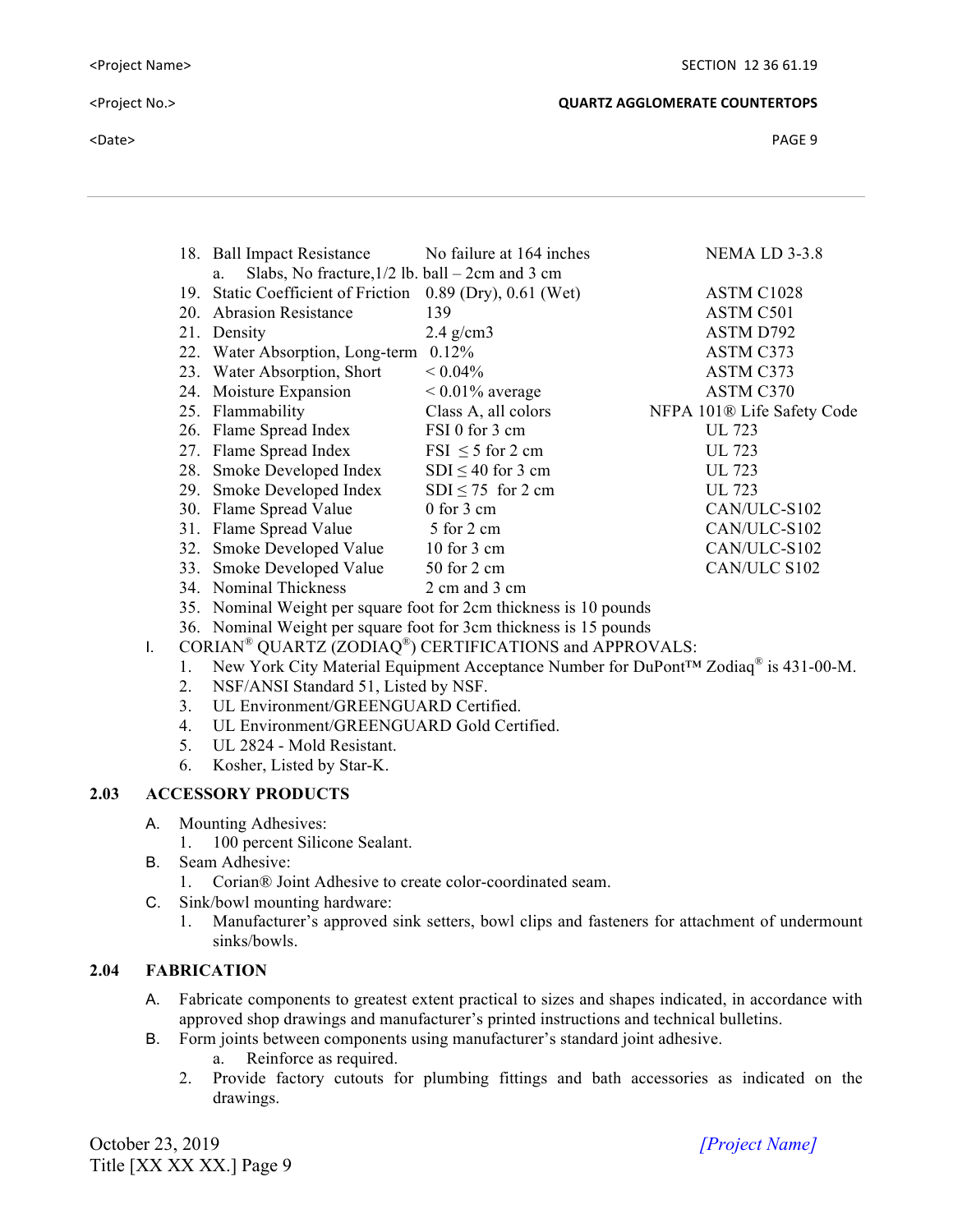- 3. Rout and finish component edges with clean, sharp returns.
- 4. Rout cutouts, radii and contours to template.
- C. Smooth edges.

## **2.05 FINISHES**

- A. Select from the manufacturer's standard color chart.
	- 1. Color:
		- a.  $\lceil$  $b.$  [

# **PART 3 - EXECUTION**

## **3.01 INSTALLATION**

- A. General
	- 1. Install countertop materials in accordance with manufacturer's instructions.
	- 2. Additional weight from attached sink or lavatory will affect maneuverability of tops during transportation and installation.
	- 3. Carefully plan work to avoid damaging finished tops during transportation and installation.
- B. Install components plumb and level, in accordance with approved shop drawings and product installation details.
	- 1. Tops:
		- a. Flat and true to within 1/8 inch (3 mm) of a flat surface over a 10-foot length.
		- b. Allow a minimum of 1/16 inch to a maximum of 1/8 inch (3 mm) clearance between surface and each wall.
		- c. Form field joints using manufacturer's recommended adhesive (Corian® Joint Adhesive), with joint widths no greater than  $1/8$  inch (3 mm) in finished work.
	- d. Keep components and hands clean when making joints.
- C. Sinks/Lavatory Bowls:
	- 1. Adhere undermount sinks/lavatory bowls to countertops using manufacturer's recommended adhesive and mounting hardware.
	- 2. Adhere drop-in sinks/bowls to countertops using silicone sealant and manufacturerrecommended adhesives.
- D. Provide backsplashes and endsplashes as indicated on the drawings.
	- 1. Adhere to countertops using silicone sealant.
		- a. Keep components and hands clean when working with silicone sealant.

## **3.02 CONNECTIONS:**

- A. Make plumbing connections in accordance with Division 22.
- B. Make electrical connections in accordance with Division 26.

# **3.03 CLEANING AND PROTECTION**

- A. Keep components and hands clean during installation.
- B. Remove adhesives, sealants and other stains in accordance with manufacturer's instructions. 1. Clean exposed surfaces in accordance with manufacturer's instructions.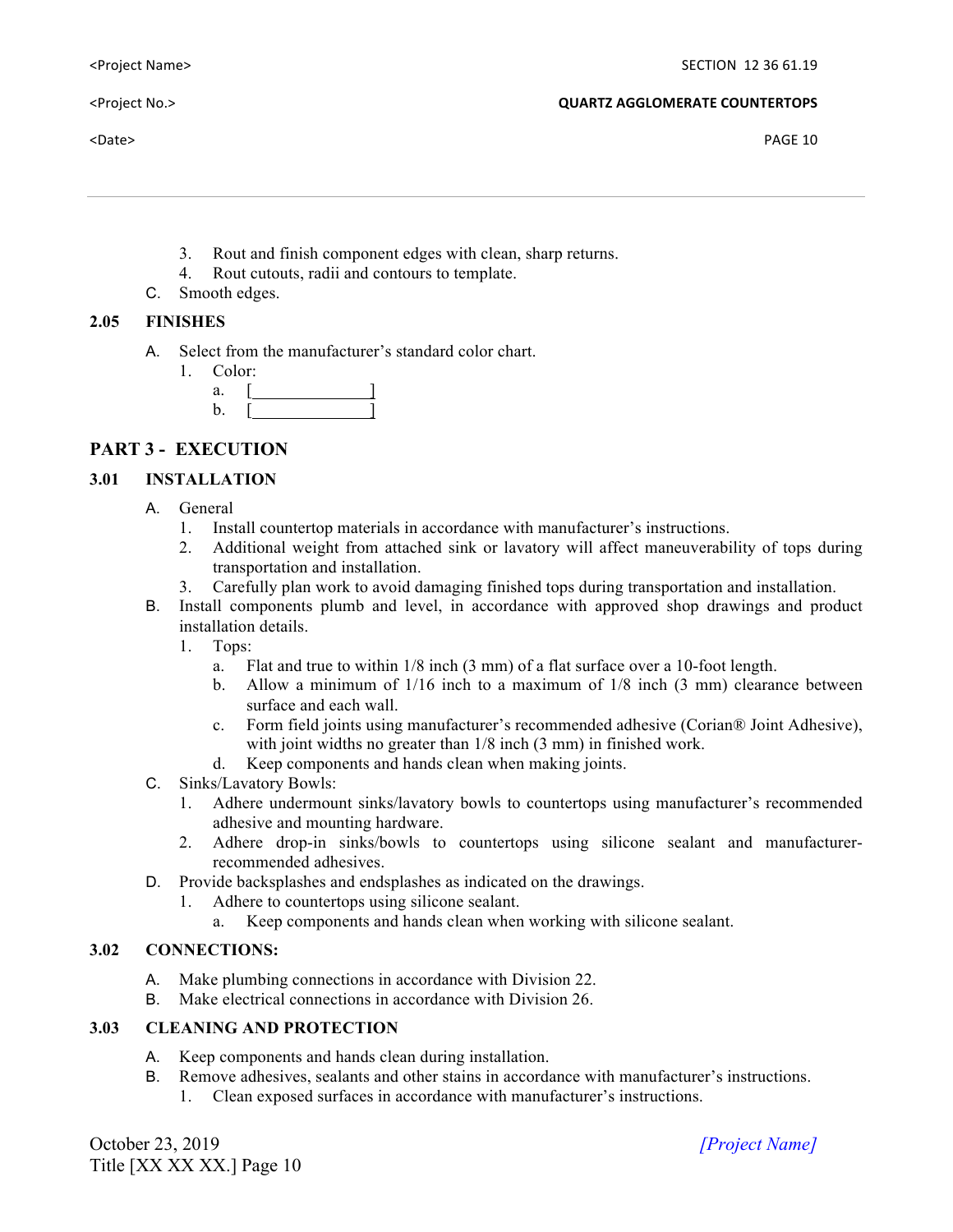$\epsilon$ Date> PAGE 11

- 2. Components shall be clean on date of substantial completion.
	- a. Protect surfaces from damage until date of substantial completion.
- 3. Replace or repair damaged work in a satisfactory manner.

## **3.04 SCHEDULE**

- A. Countertops:
	- 1. Location: [<u>2001]</u>
	- 2. Quartz surface is adhesively joined with exposed seams.
		- a. Color: [ <u>]</u>
		- b. Vertical Thickness [
		- c. Horizontal Thickness [ ]
		- d. Edge Details [*Martial* **Details** [*Martial* **Details** *Martial* **<b>Details** *Martial* **<b>**
		- e. Backsplash [ ]
		- f. Sidesplash [*1820* Sidesplash [*1820* Sidesplash **1 1820** Sidesplash **1820** Sidesplan **1820** Sidespite **1820** Sidespite **1820** Sidespite **1820** Sidespite **1820** Sidespite **1820** Sidespite **1820** Sidespite **1820** Sides g. Sink [ ]
- A. Countertops with integrated Corian<sup>®</sup> Solid Surface sinks:
	- 1. Location: [ ]
	- 2. Follow manufacturer's recommendations to obtain a smooth transition between adhesively joined top and sink.
	- 3. Quartz surface is adhesively joined with exposed seams.
		- a. Color: [<u>2005]</u>
		- b. Vertical Thickness [1988]
		- c. Horizontal Thickness [
		- d. Edge Details [ ]
		- e. Backsplash [ ]
		- f. Sidesplash [
- g. Sink [<u>2001]</u> B. Countertops with undermount sinks:
	- 1. Location: [ ]
	- 2. Quartz surface is adhesively joined with exposed seams.
		- a. Color: [ ]
		- b. Vertical Thickness [
		- c. Horizontal Thickness [
		- d. Edge Details [ ]
		- e. Backsplash [ <u>]</u>
		- f. Sidesplash [
		- g.  $Sink$   $\boxed{\qquad \qquad}$
- C. Countertops integrated undermount Corian® Solid Surface lavatory bowls:
	- 1. Location: [ ]
	- 2. Follow manufacturer's recommendations to obtain a smooth transition between adhesively joined top and lavatory bowl.
	- 3. Quartz surface is adhesively joined with exposed seams.
		- a. Color: [ ]
		- b. Vertical Thickness [ ]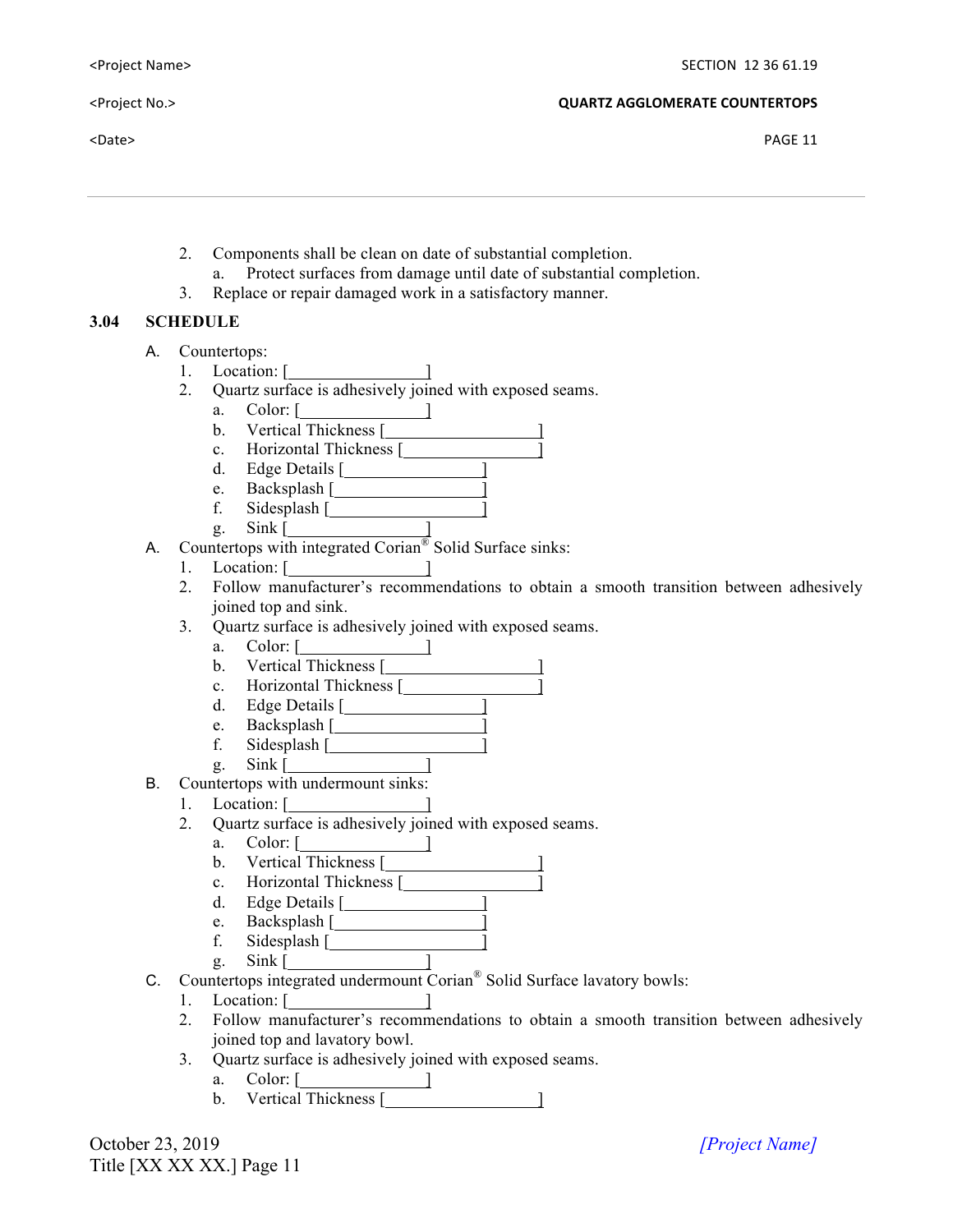$\blacktriangle$  Date> PAGE 12

- c. Horizontal Thickness [
- d. Edge Details [ **]**
- e. Backsplash [ **1988**]
- f. Sidesplash [
- D. Countertops with undermount lavatory bowls:
	- 1. Location: [<u>2001]</u>
	- 2. Quartz surface is adhesively joined with exposed seams.
		- a. Color: [ ]
		- b. Vertical Thickness [
		- c. Horizontal Thickness [
		- d. Edge Details [ **]**
		- e. Backsplash [ ]
		- f. Sidesplash [ ]
		- g. Sink [ ]
- E. Reception areas:
	- 1. Location: [<u>2004]</u>
	- 2. Quartz surface is adhesively joined with exposed seams.
		- a. Color: [ ]
		- b. Vertical Thickness [
		- c. Horizontal Thickness [
		- d. Edge Details [ ]
- F. Nurses station:
	- 1. Location: [ ]
	- 2. Quartz surface is adhesively joined with exposed seams.
		- a. Color: [ ]
		- b. Vertical Thickness [1988]
		- c. Horizontal Thickness [
		- d. Edge Details [ ]
		- e. Backsplash  $\begin{bmatrix} \overline{\phantom{a}} & \overline{\phantom{a}} \\ \overline{\phantom{a}} & \overline{\phantom{a}} \end{bmatrix}$ f. Sidesplash [ ]
		-
- A. Table tops:
	- 1. Location:  $\begin{bmatrix} 1 & 1 & 1 \\ 1 & 1 & 1 \end{bmatrix}$
	- 2. Quartz surface is adhesively joined with exposed seams.
		- a. Color: [<u>2005]</u>
		- b. Vertical Thickness [1988]
		- c. Horizontal Thickness [
		- d. Edge Details [144]
		- e. Backsplash [ ] f. Sidesplash  $\lceil$
		-
- A. Bar tops:
	- 1. Location: [*\_\_\_\_\_\_\_\_\_\_\_\_\_* ]
	- 2. Quartz surface is adhesively joined with exposed seams.
		- a. Color: [ ]
		- b. Vertical Thickness [ ]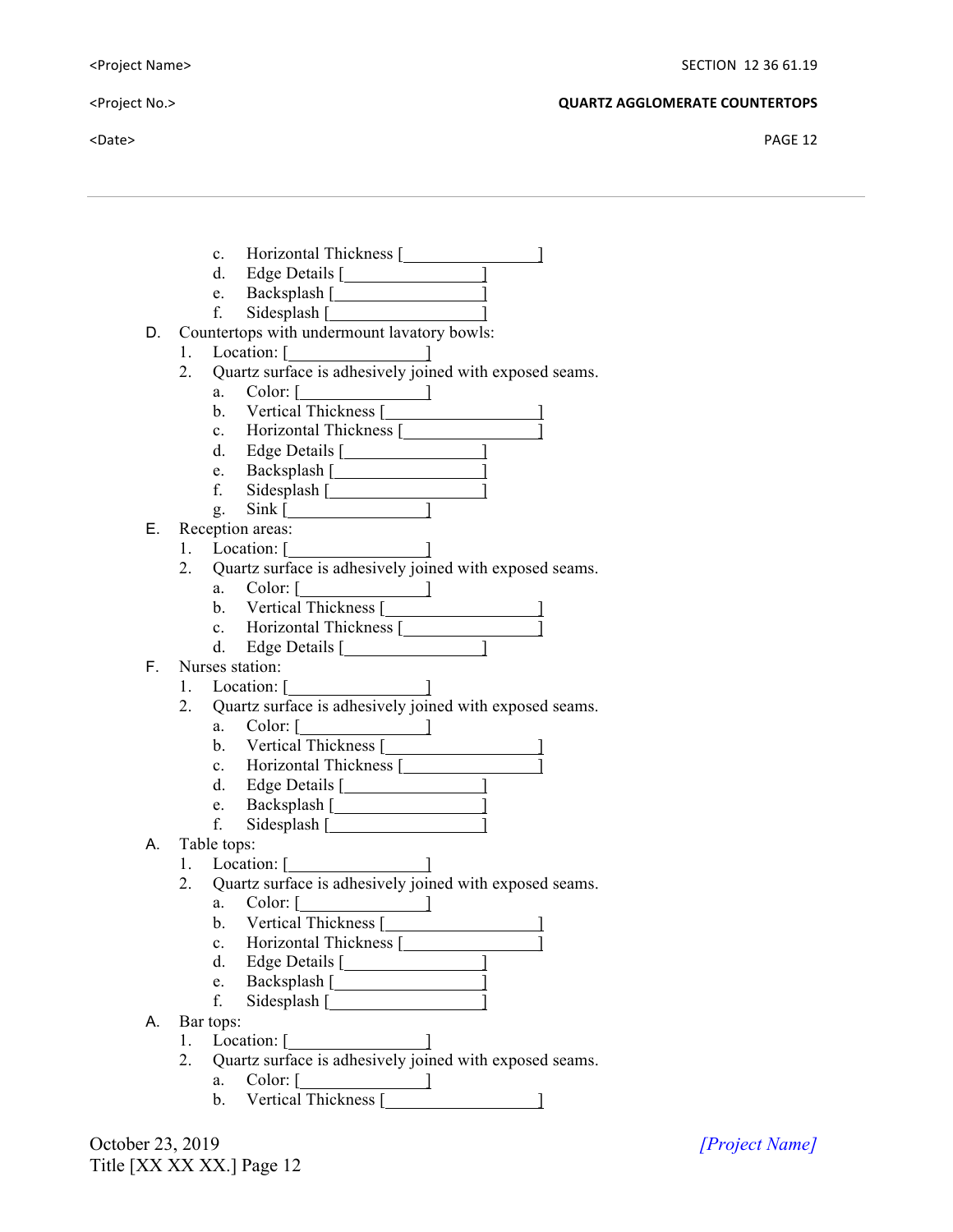$\blacktriangle$  Particles and the contract of the contract of the contract of the contract of the contract of the contract of the contract of the contract of the contract of the contract of the contract of the contract of the contra

- c. Horizontal Thickness [
- d. Edge Details [ **]**
- e. Backsplash [ ]
- f. Sidesplash  $[$
- g. Sink [ ] add text for integrated undermount and send out
- B. Cafeteria surfaces hot:
	- 1. Refer to Corian® Design fabrication and design recommendations.
		- a. Quartz surface is intended to be a decorative material.
			- 1) All equipment should be independently supported by the substructure, not the quartz surface.
		- b. Quartz surface is adhesively joined with exposed seams.
		- c. Provide expansion joints in countertop as detailed on the drawings.
		- d. Make cutouts to templates furnished by the equipment manufacturer.
		- e. Reinforce edges and cutouts as recommended by Corian® Design.
		- f. Provide insulation between material and adjacent hot water pans and food warmers.
		- g. Thermally isolate hot applications from cold.
		- h. Provide venting of cabinets as required.
	- 2. Location: [*\_\_\_\_\_\_\_\_\_\_\_\_* ]
	- 3. Color: [ ]
	- 4. Vertical Thickness [
	- 5. Horizontal Thickness [
	- 6. Edge Details [*Murrey*]
	- 7. Backsplash [ <u>]</u>
	- 8. Sidesplash [ ]
- C. Cafeteria surfaces cold:
	- 1. Refer to manufacturer's food service design recommendations.
	- 2. Quartz surface is intended to be a decorative material.
		- a. All equipment should be independently supported by the substructure, not the quartz surface.
	- 3. Quartz surface is adhesively joined with exposed seams.
	- 4. Provide expansion joints in countertop as detailed on the drawings.
	- 5. Make cutouts to templates furnished by the equipment manufacturer.
	- 6. Reinforce edges and cutouts as recommended by the quartz surface manufacturer.
	- 7. Provide insulation between material and adjacent cold surfaces.
	- 8. Thermally isolate hot applications from cold.
	- 9. Location: [<u>2001]</u>
		- a. Color: [ ]
			- b. Vertical Thickness [1988]
			- c. Horizontal Thickness [
			- d. Edge Details [ ]
			- e. Seam Width [ ]
			- f. Backsplash [ ]
			- g. Sidesplash [ ]
- A. Vanity tops with integrated Corian® Solid Surface lavatory bowls: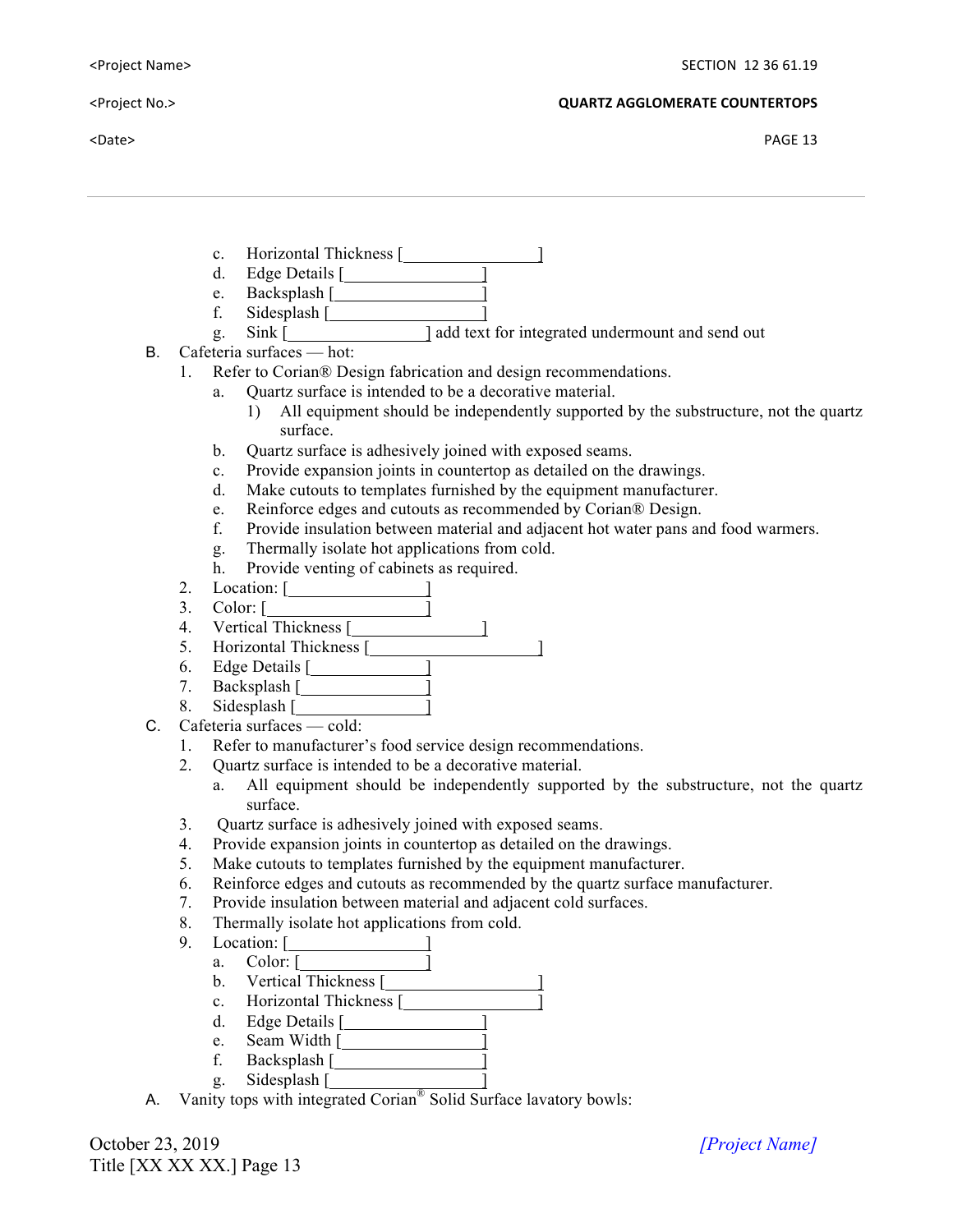$\epsilon$ Date> PAGE 14

- 1. Location: [<u>2001]</u>
- 2. Follow manufacturer's recommendations to obtain a smooth transition between adhesively joined top and lavatory bowl.
- 3. Quartz surface is adhesively joined with exposed seams.
	- a. Color:  $\begin{bmatrix} \end{bmatrix}$
	- b. Vertical Thickness [1988]
	- c. Horizontal Thickness [
	- d. Edge Details [1988]
	- e. Backsplash [ ] f. Sidesplash [ ]
	- g. Sink [ ]
- B. Vanity tops and undermount lavatory bowls: insert hidden test insert top mount vanity bowls
	- 1. Location: [
	- 2. Follow manufacturer's recommendations to obtain a smooth transition between adhesively joined top and lavatory bowl.
	- 3. Quartz surface is adhesively joined with exposed seams.
		- a. Color: [<u>2005]</u>
		- b. Vertical Thickness [ ]
		- c. Horizontal Thickness [ ]
		- d. Edge Details [ ]
		- e. Backsplash [ ]
		- f. Sidesplash [ ]
		- g. Sink [ ]
- C. Vanity tops and undermount lavatory bowls:
	- 1. Location: [
	- 2. Quartz surface is adhesively joined with exposed seams.
		- a. Color:  $\begin{bmatrix} \end{bmatrix}$
		- b. Vertical Thickness [
		- c. Horizontal Thickness [
		- d. Edge Details [ ]
		- e. Backsplash [ ]
		- f. Sidesplash [ ]
		- g. Sink [ ]
	- 3. Vanity tops and drop-in lavatory bowls:
	- 4. 1. Location: Location: [ <u>[ ]</u>
	- 5. Quartz surface is adhesively joined with exposed seams.
		- $a.$  Color:  $\begin{bmatrix} 1 & 1 & 1 \\ 1 & 1 & 1 \\ 1 & 1 & 1 \end{bmatrix}$
		- b. Vertical Thickness [
		- c. Horizontal Thickness [
		- d. Edge Details [ ]
		- e. Backsplash [ ]
		- f. Sidesplash  $\lceil$
		- g. Sink [ ]